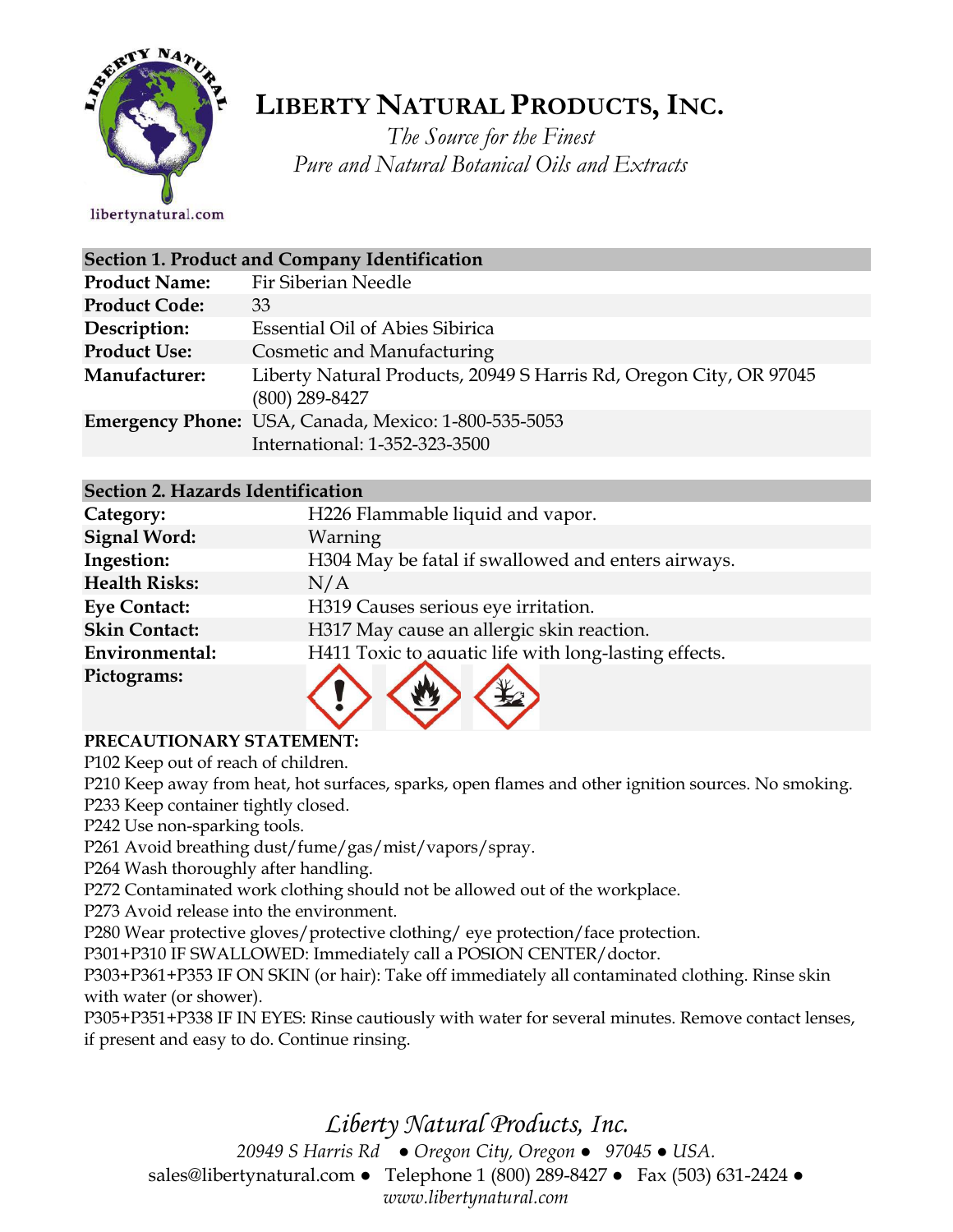| Section 3. Composition and Information on Ingredients |                |  |
|-------------------------------------------------------|----------------|--|
| <b>Chemical Name:</b>                                 | Abies Sibirica |  |
| <b>Physical State:</b>                                | Liquid.        |  |
| $CAS$ #:                                              | 8021-29-2      |  |
| Impurities:                                           | None.          |  |
| <b>Trade Secret Claim:</b>                            | None.          |  |

| <b>Section 4. First Aid Measures</b> |                                                                                                                                                                                           |  |
|--------------------------------------|-------------------------------------------------------------------------------------------------------------------------------------------------------------------------------------------|--|
| Eyes:                                | Rinse cautiously with water for several minutes. In all cases of<br>doubt, or when symptoms persist, seek medical advice                                                                  |  |
| <b>Skin Contact:</b>                 | Rinse skin with water/shower. In case of skin irritation, consult a<br>physician.                                                                                                         |  |
| Inhalation:                          | Provide fresh air. In all cases of doubt, or when symptoms persist,<br>seek medical advice                                                                                                |  |
| Ingestion in excess:                 | Do not try to induce vomiting. Rinse mouth. Consult a doctor.<br>Never give anything by mouth to a person who is unconscious or<br>having convulsions. Seek medical assistance as needed. |  |
| <b>Emergency Care:</b>               | Contact local emergency provider. For non-emergency, contact<br>primary care provider.                                                                                                    |  |
| PPE:                                 | Gloves, lab coat or uniform, safety glasses, eyewash, safety shower.                                                                                                                      |  |

| <b>Section 5. Fire-Fighting Measures</b>     |                      |                                                          |
|----------------------------------------------|----------------------|----------------------------------------------------------|
| Flammability:                                | Flammable.           |                                                          |
| <b>Extinguishing Media:</b>                  | <b>SUITABLE:</b>     | CO2, foam, dry chemical.                                 |
|                                              | <b>NON SUITABLE:</b> | Water.                                                   |
| <b>Special Fire-Fighting Procedure:</b>      |                      | Do not allow firefighting water to enter drains or       |
|                                              |                      | water courses. Fight fire with normal precautions        |
|                                              |                      | from a reasonable distance. Wear self-contained          |
|                                              | breathing apparatus. |                                                          |
| <b>Unusual Fire and Explosion Hazards:</b>   |                      | Essential and vegetable oils have the potential to self- |
|                                              |                      | heat and contribute to spontaneous combustion when       |
|                                              |                      | present on fabrics. Caution should be exercised in the   |
|                                              |                      | storage and launder of fabrics exposed to oils.          |
| <b>PPE</b> and Precautions for Firefighters: |                      | May produce toxic fumes of carbon monoxide if            |
|                                              | burning.             |                                                          |

# **Section 6. Accidental Release Measures**

| <b>Personal Precautions:</b>      | Avoid all contact with eyes and mucous membranes by            |  |
|-----------------------------------|----------------------------------------------------------------|--|
|                                   | wearing goggles, protective clothing, vapor respirator, boots, |  |
|                                   | gloves, and or self-contained breathing apparatus.             |  |
| <b>Environmental Precautions:</b> | Keep away from drains, surface and ground water. Retain        |  |
|                                   | contaminated washing water and dispose it. Explosive.          |  |
| Containment:                      | Absorb with clay, sand, or other non-combustible material.     |  |
|                                   | Prevent entry into waterways, sewers, and confined areas.      |  |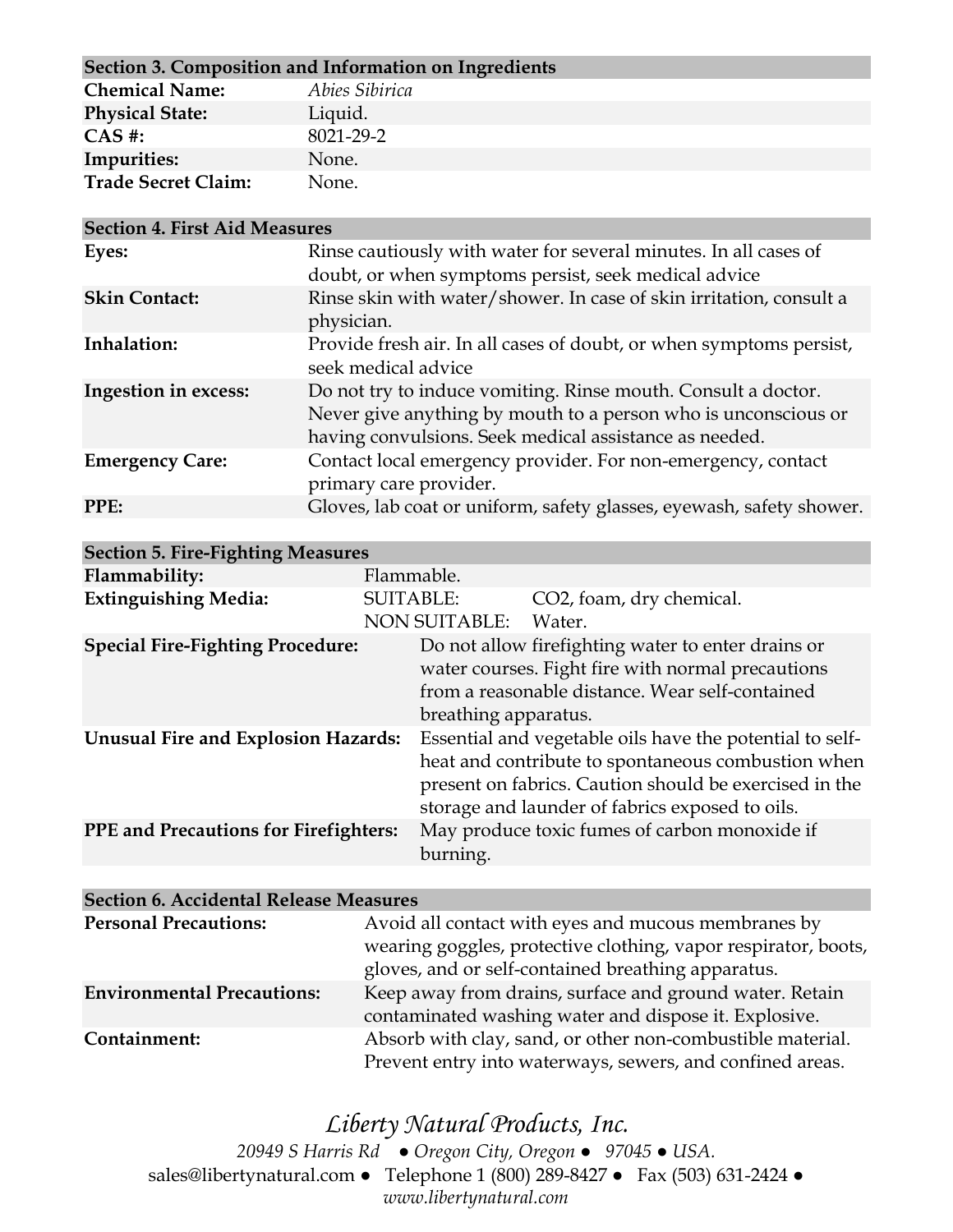**Clean Up:** Absorb with liquid-binding material (e.g. sand, diatomaceous earth, acid- or universal binding agents). Place in appropriate containers for disposal. Ventilate affected areas.

| Section 7. Handling and Storage                         |                                                                                                                                                                                                                           |  |
|---------------------------------------------------------|---------------------------------------------------------------------------------------------------------------------------------------------------------------------------------------------------------------------------|--|
| <b>Handling Precautions:</b>                            | Keep away from sources of ignition - No smoking. Take precautionary<br>measures against static discharge. Wash hands before breaks and after<br>work. Keep away from food, drink and animals. When using do not<br>smoke. |  |
| <b>Storage Precautions:</b>                             | Store in sealed container, keep container closed after using.<br>recommended storage temperature: 15 - 25 °C.                                                                                                             |  |
| Other:                                                  | See Section 8                                                                                                                                                                                                             |  |
| <b>Section 8. Exposure Controls/Personal Protection</b> |                                                                                                                                                                                                                           |  |
| <b>Engineering Controls:</b>                            | Technical measures and the application of suitable work<br>processes have priority over personal protection equipment.                                                                                                    |  |
| <b>Respiratory Protection:</b>                          | If technical exhaust or ventilation measures are not possible<br>or insufficient, respiratory protection must be worn.                                                                                                    |  |
| <b>Hand Protection:</b>                                 | Plastic or synthetic rubber impermeable gloves. Use solvent<br>and acid resistant protection gloves.                                                                                                                      |  |
| <b>Eye Protection:</b>                                  | Goggles giving complete protection to eyes.                                                                                                                                                                               |  |
| <b>Skin and Body Protection:</b>                        | Clothes for chemical protection to avoid contact.                                                                                                                                                                         |  |
| Ingestion:                                              | Do not eat, drink and smoke while using.                                                                                                                                                                                  |  |
| <b>Industrial Hygiene:</b>                              | Provide ventilation of the work place to reduce<br>concentrations of the vapor and product. Use good<br>industrial hygiene practices.                                                                                     |  |

**OSHA Permissible Exposure Limits (PELs):** >480 minutes (permeation: level 6) **ACGIH Threshold Limit Values:** N/A

| <b>Section 9. Physical and Chemical Properties</b>         |                                  |  |
|------------------------------------------------------------|----------------------------------|--|
| Appearance:                                                | Pale yellow clear liquid         |  |
| Upper/Lower Flammability: N/A                              |                                  |  |
| Odor:                                                      | Strong odors of fir              |  |
| <b>Vapor Pressure:</b>                                     | $0.1 - 6.3$ hPA at 25°C          |  |
| <b>Odor Threshold:</b>                                     | N/A                              |  |
| <b>Vapor Density:</b>                                      | N/A                              |  |
| $pH$ :                                                     | Neutral                          |  |
| <b>Relative Density:</b>                                   | $0.893 - 0.908$ g/cm3 at 20°C    |  |
| <b>Melting Point:</b>                                      | N/A                              |  |
| <b>Freezing Point:</b>                                     | $-4^{\circ}$ F / $-20^{\circ}$ C |  |
| Solubility:                                                | Insoluble                        |  |
| Initial Boiling Point and Boiling Range: 351.5°F / 177.5°C |                                  |  |
| <b>Flash Point:</b>                                        | 111.2°F / 44°C                   |  |
| <b>Evaporation Rate:</b>                                   | N/A                              |  |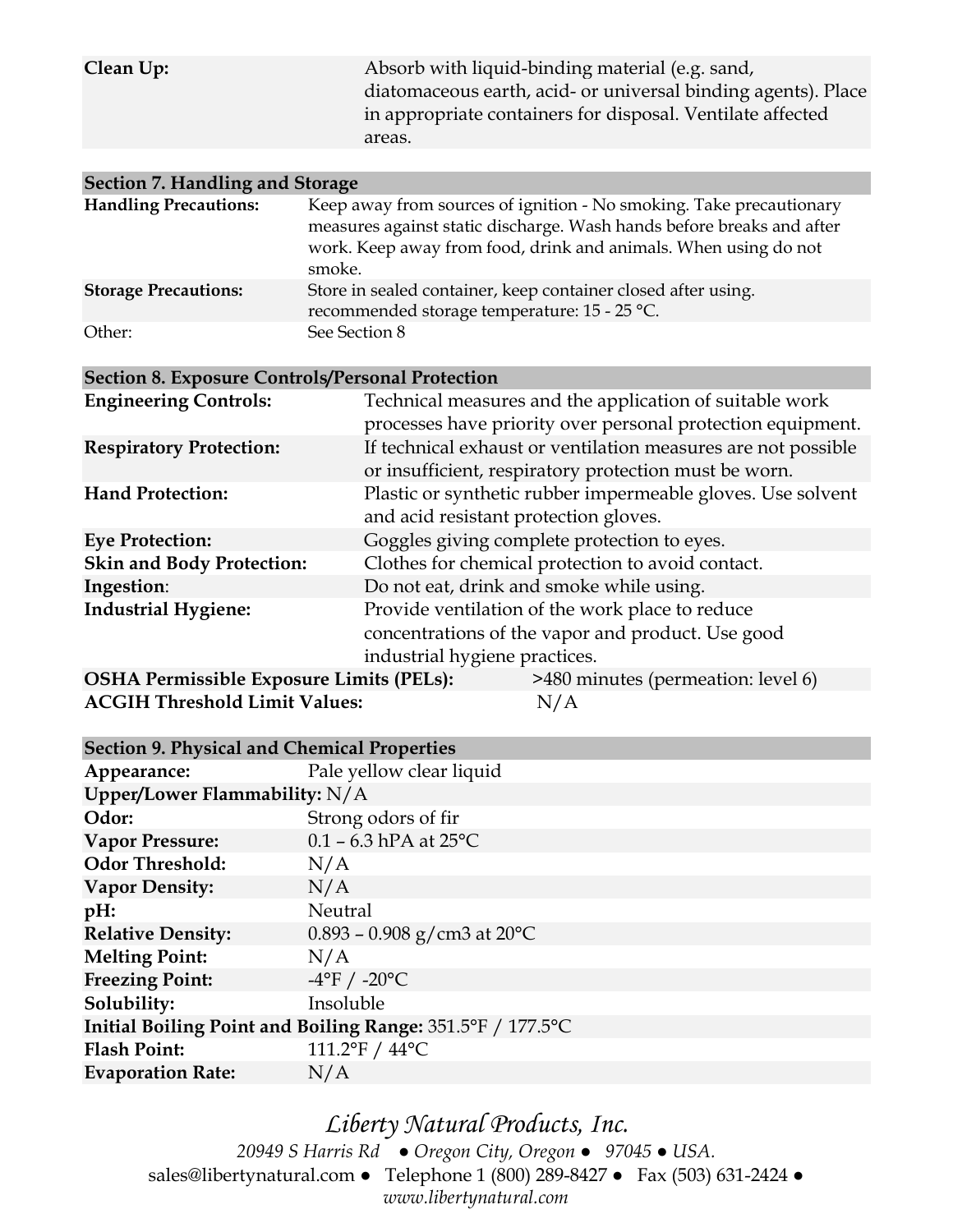| <b>Flammability Category:</b>  | N/A |  |
|--------------------------------|-----|--|
| <b>Partition Coefficient:</b>  | N/A |  |
| Auto-ignition Temperature: N/A |     |  |
| Decomposition Temperature: N/A |     |  |
| Viscosity:                     | N/A |  |
| <b>Specific Gravity:</b>       | N/A |  |

#### **Section 10. Stability and Reactivity**

| Stability:            | The material is stable under normal ambient and anticipated       |
|-----------------------|-------------------------------------------------------------------|
|                       | storage and handling conditions of temperature and pressure.      |
| Avoid:                | Excessive heat.                                                   |
| Incompatibility:      | There is no additional information.                               |
| Hazardous Byproducts: | Hazardous combustion products: see section 5.                     |
| Other:                | Temperatures more than room temperature will benefit the transfer |
|                       | from liquid to vapor phase and formation of explosive             |
|                       | atmospheres. Storing the product in open containers will benefit  |
|                       | the formation of peroxides and derogate the quality.              |
|                       |                                                                   |

| Section 11. Toxicological Information    |                                      |
|------------------------------------------|--------------------------------------|
| <b>Toxicological and Health Effects:</b> | Nontoxic at established levels.      |
| <b>Likely Routes of Exposure:</b>        | Eyes, nose, mouth, skin.             |
| Signs and Symptoms of Exposure:          | N/A                                  |
| LD50 (median lethal dose):               | (oral, rat) $5,000 \,\mathrm{mg/kg}$ |
| <b>Listed NTP Carcinogen:</b>            | Not available                        |
| <b>INGESTION:</b>                        | N/A                                  |

| <b>Section 12. Ecological Information</b> |                                                                                     |
|-------------------------------------------|-------------------------------------------------------------------------------------|
| <b>TOXICITY:</b>                          | Toxic to aquatic life with long lasting effects.                                    |
| PERSISTENCE / DEGRADABILITY:              | No information available.                                                           |
| <b>BIOACCUMULATION POTENTIAL:</b>         | May cause long-term adverse effects in the aquatic<br>environment. Marine pollutant |
| <b>RESULTS OF PBT AND vPvB</b>            |                                                                                     |
| <b>ASSESSMENT:</b>                        | No information available.                                                           |
| <b>MOBILITY IN SOIL:</b>                  | No information available.                                                           |
| <b>OTHER ADVERSE EFFECTS:</b>             | No information available.                                                           |
|                                           |                                                                                     |

# **Section 13. Disposal Considerations**

| <b>Disposal Containers:</b>    | It is a dangerous waste; only packaging which is approved (e.g. acc. |  |
|--------------------------------|----------------------------------------------------------------------|--|
|                                | to ADR) may be used.                                                 |  |
| <b>Waste Disposal:</b>         | Do not empty into drains. Avoid release to the environment.          |  |
| <b>Special Considerations:</b> | Waste shall be separated into the categories that can be handled     |  |
|                                | separately by the local or national waste management facilities.     |  |
|                                | Please consider the relevant national or regional provisions.        |  |